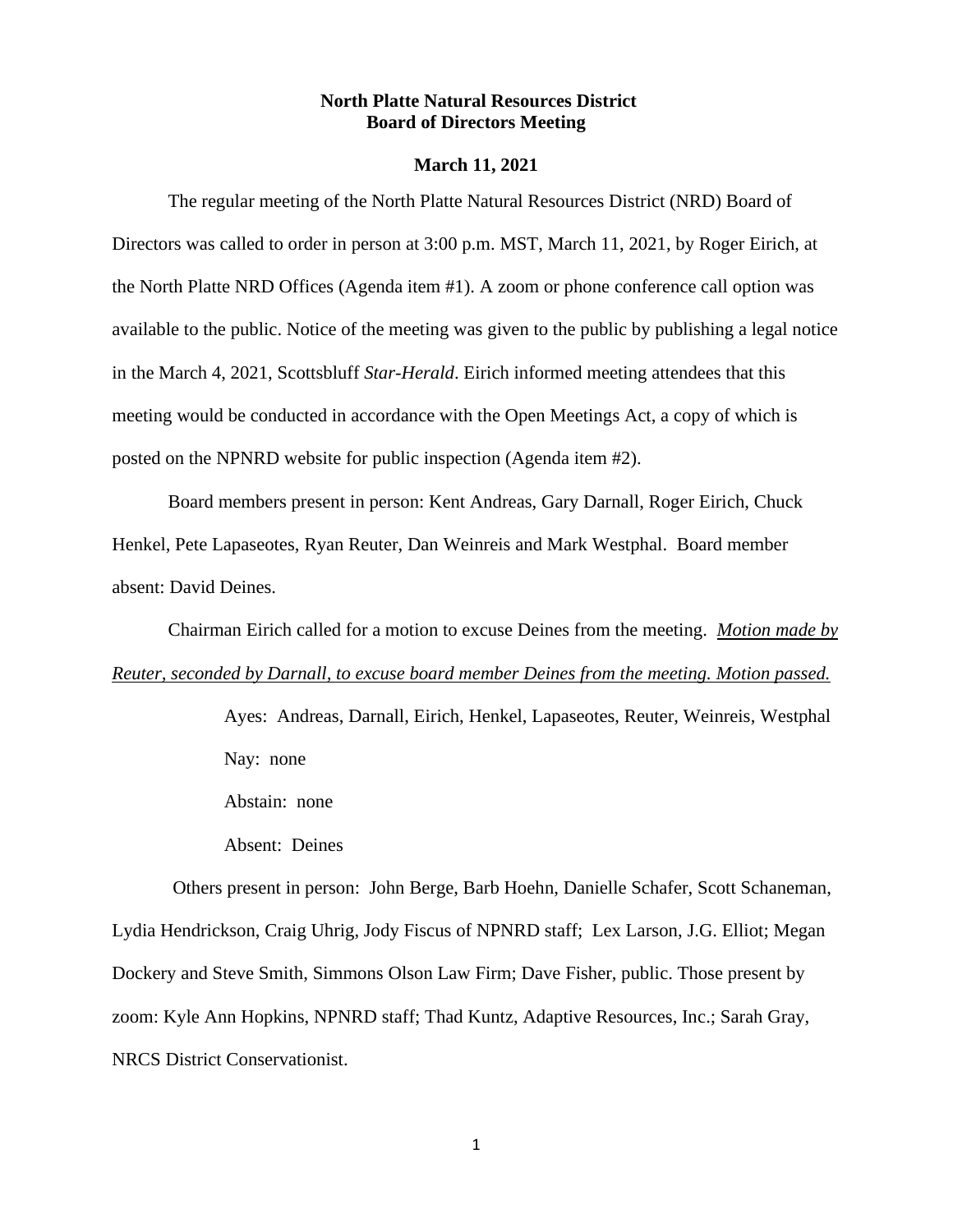The following items of informational material were made available to the Directors

electronically prior the Board Meeting:

- 1. Zoom Meeting Instructions
- 2. Final Agenda
- 3. Minutes, North Platte Natural Resources District, February 11, 2021
- 4. Final Treasurers Report
- 5. Manager's Report
- 6. NARD Update
- 7. NARD Bill Summary
- 8. WRC Minutes, January 27, 2021
- 9. Current Flow Meter Maintenance Policy
- 10. Special Flow Meter Replacement Cost Share

The following items were provided to the Directors at the Board Meeting:

The same items as listed above were provided to board members in person.

## **3. Approval of Minutes of Previous Meeting**

The Board reviewed the minutes of the February 11, 2021 regular Board meeting.

 *Motion made by Darnall, seconded by Henkel, to approve the minutes of the February 11,* 

*2021 regular Board meeting. Motion passed.*

Ayes: Darnall, Eirich, Henkel, Lapaseotes, Reuter, Weinreis, Westphal

Nay: none

Abstain: Andreas

Absent: Deines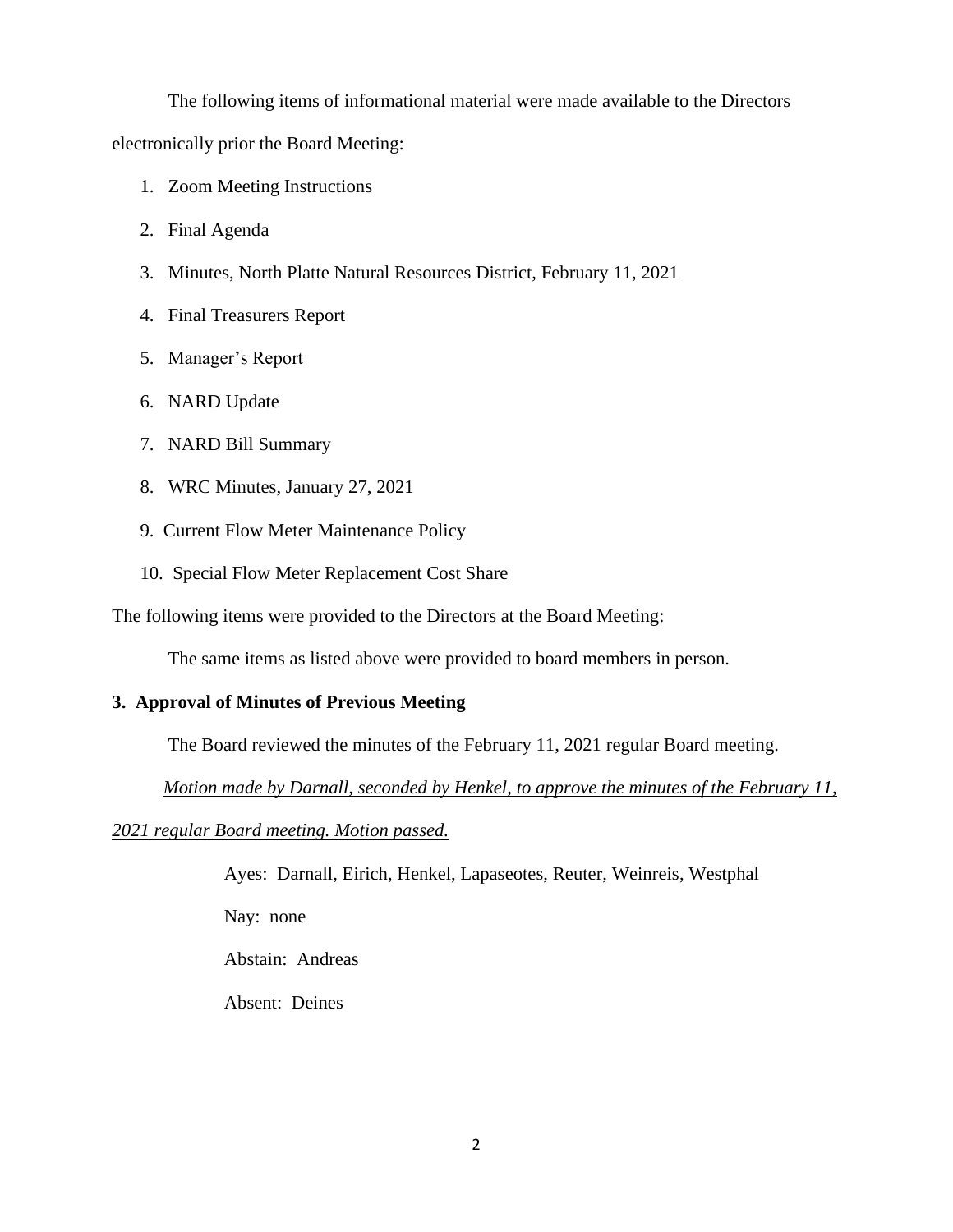#### **4. Treasurer's Report and Accounts Payable**

Ryan Reuter reviewed the Treasurer's report with the Board. *Motion made by* 

### *Weinreis, seconded by Henkel, to accept the Treasurer's report and pay the bills as listed.*

### *Motion passed.*

Ayes: Andreas, Darnall, Eirich, Henkel, Lapaseotes, Reuter, Weinreis, Westphal Nay: none Abstain: none

Absent: Deines

## **5. Comments from the Public**

None

## **6. Manager's Report**

General Manager John Berge indicated that the written report was sent to the board and was available on the NPNRD website. He highlighted the following items:

Administrative:

- Internships We have recently added Ethan Woehrle to our staff as an intern to aid the Water Department after Carolyn Hudson's retirement. Ethan is a current student at Chadron State College studying range management. Additionally, we have interviewed a promising candidate that is currently a student at the University of Wyoming studying range ecology to work for the summer for the Tree Department.
- Budget Process Staff are beginning discussions about the budget for FY 2021. These discussions will culminate in the first draft of our budget request for the budget committee to consider later in the spring. For your information, I have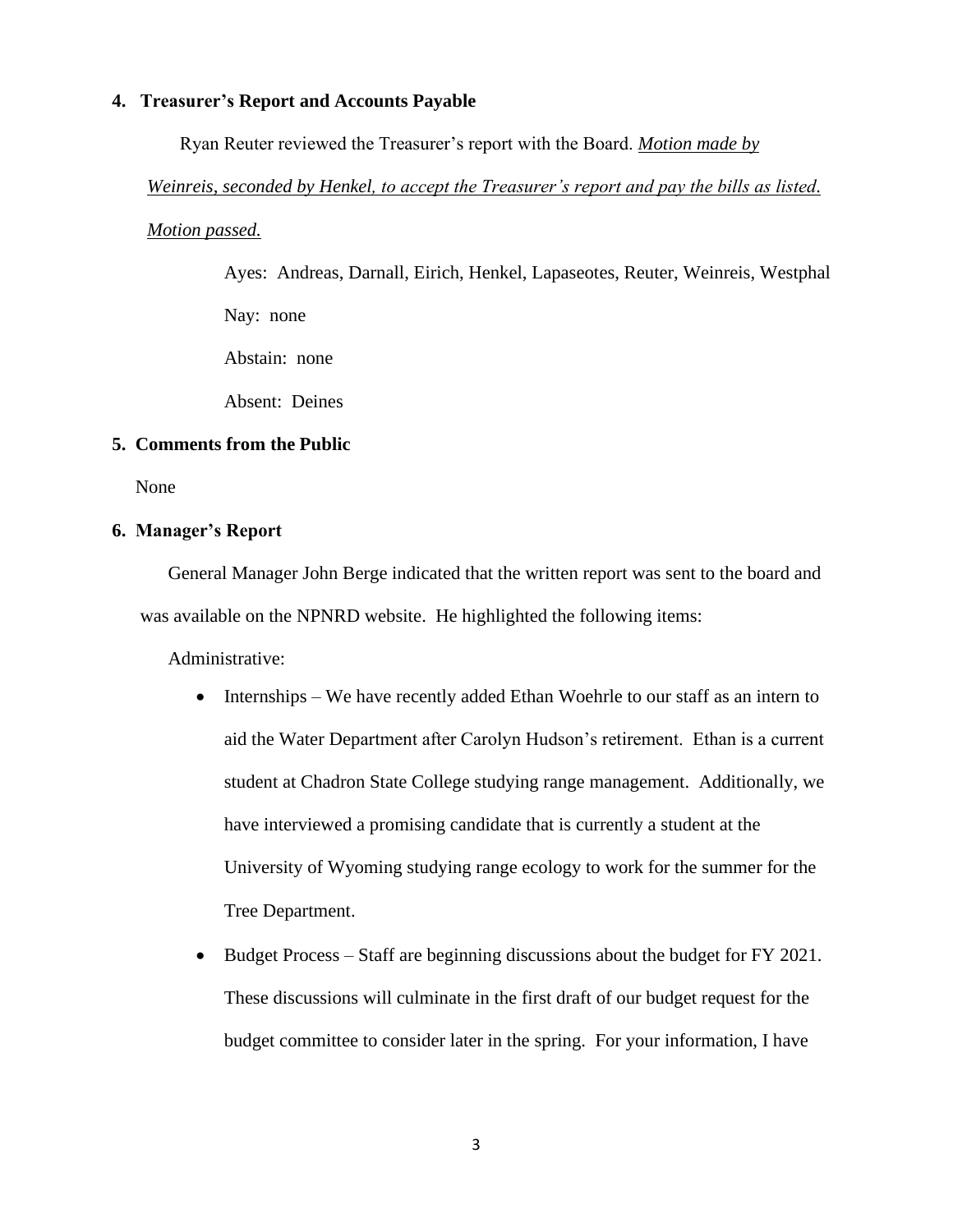added a copy of the budget timeline document to this report. The end of the FY is in June.

• Risk Pool/NARD Representatives to our April Board Meeting? – Ryan Reuter, Chairman of the Budget and Personnel Committee and Treasurer has had recent conversations with the NARD Board and Risk Pool representatives that suggest a visit, or at least a zoom with Dean Edson, ED of NARD, Jim Eschliman, President of NARD and Larry Reynolds, Past President of NARD to discuss our ongoing concerns with the Risk Pool program. You will be considering whether to have Roger Eirich sign a letter to invite them to our April meeting.

Projects and Programs:

- NSWCP Cost-Share We recently scored and approved cost share applications, and letters with the parameters of the NSWCP program and reimbursement protocols went out to producers.
- EPIC Program Update Given current commodity prices, interest in the EPIC program was a bit lower than it has been in years past, and we extended our signup period from ten days to three weeks and did additional outreach to ensure maximum sign-ups. We will be evaluating applications and performing title searches on applications in the coming days in the hopes that we can execute contracts in the coming weeks. We received \$140,000.00 in applications.
- Hazard Mitigation Planning On March 24 and 25 at 2 p.m. and 6 p.m. respectively, we will be holding our kick-off meeting for the Hazard Mitigation Effort. As you know, we are the sponsoring agency of this planning effort, and this is a renewal that occurs every five years. The meetings will be held via zoom and include agencies from all five counties that we represent.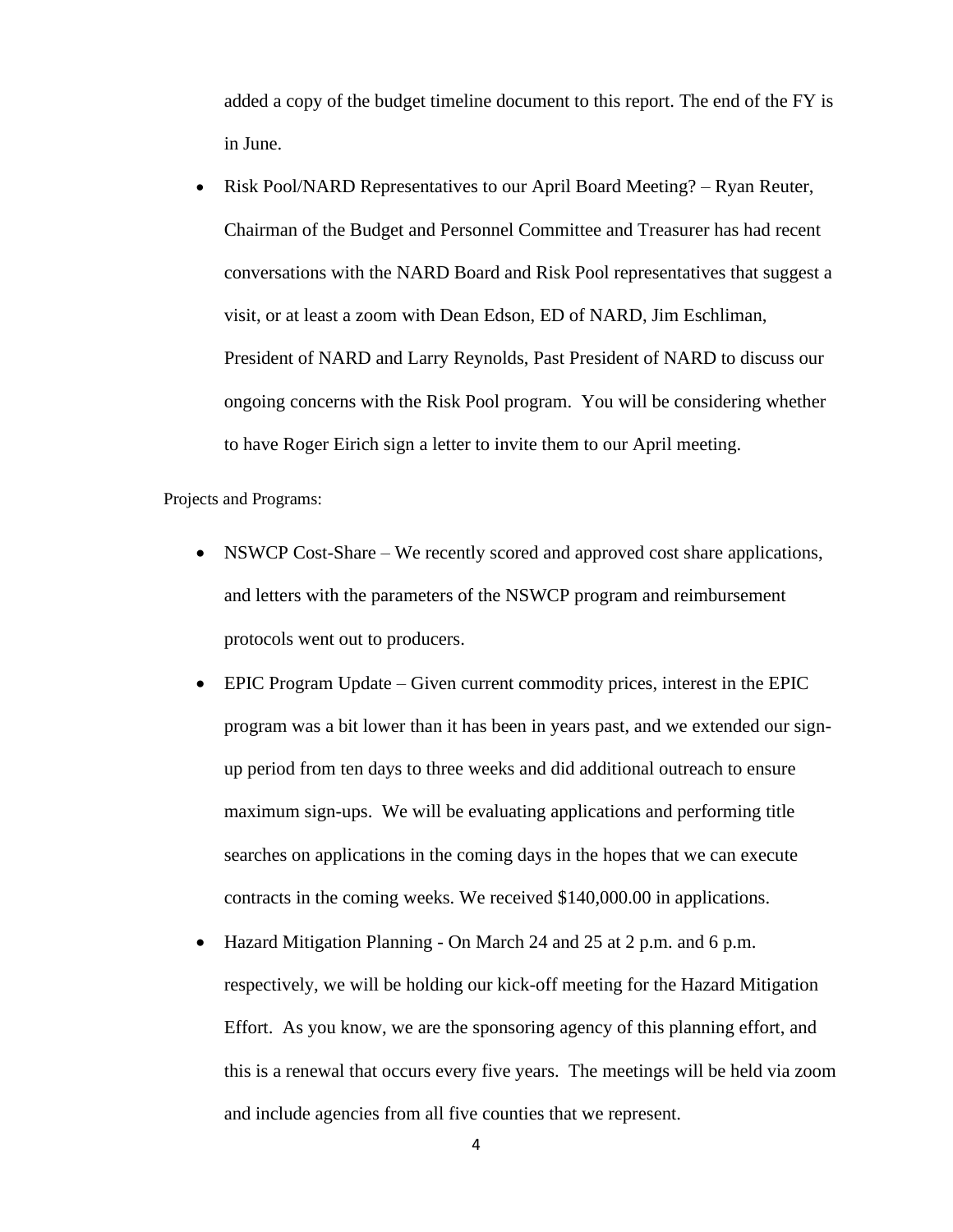#### Outreach:

- Water for Ag Yont Water Conference The University of Nebraska and the Water for Ag Group are sponsoring the 2021 Yonts Water Conference on April 9 from 9-1 at the Gering Civic Center. Topics of this conference will include drought and water outlook, Gering Ft. Laramie, and Crop Management. There will be a meal if allowed by the university.
- Nebraska Water Center Conference and Water Tour We are fast approaching settling on a date and logistics to re-up the Scottsbluff Gering United Chamber of Commerce Water Tour. We are planning to shoulder this event with the Nebraska Water Center Annual Conference which will be held in Scottsbluff. Soft date is August  $16<sup>th</sup> - 18<sup>th</sup>$ . The first day is the Nebraska Water Center Conference. More details will be coming.

## **7. Legislative Update**

Berge reported on upcoming hearings and current bills in the legislature. The board packet included a table that shows bills. Some are related to Natural Resources and some to Political Subdivisions. Berge highlighted the following:

- LR 22 CA Constitutional amendment to limit the total amount of property tax revenue that may be raided by political subdivisions. Sponsored by Linehan at the request of the Governor.
- LR 23 Interim study to examine the progress of natural resources districts in fulfilling their originally intended purpose. Sponsored by Erdman and Briese.

Berge indicated that the legislature is going through the process to limit NPNRD's ability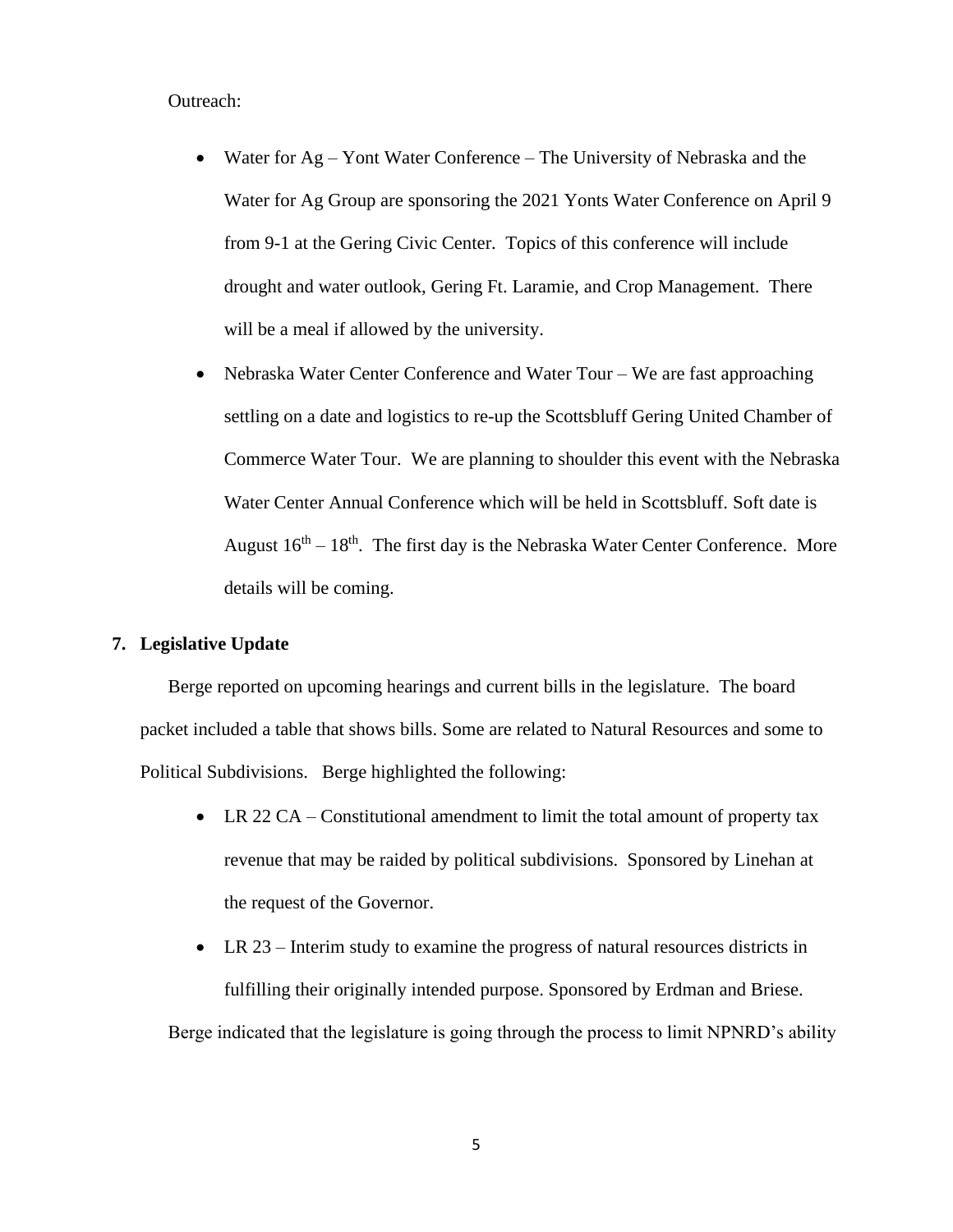to raise property taxes by 3%. If there were a large, unexpected expense (i.e., a dam breaking), it could cost a lot of money and we would have no ability to exceed the 3% levy limit. The association is neutral on this bill.

#### **8. Discussion of Redistricting**

Berge informed the board that Tyson Larson, a former State Senator, is now with G-Gov. Mr. Larson provided a presentation at the Managers Meeting on the potential need to redistrict after the results of the 2020 census. There is a threshold for an NRD to require redistricting. Because the NPNRD board is elected "at-large" we will not be required to redistrict. Berge's concern was with the anticipated 5% increase in population in Banner County. Steve Smith, our attorney, has researched this issue and NPNRD will not be forced to redistrict.

## **9. Presentation from Scott Yakel of Seametrics**

At the February board meeting, the board approved cost-share to replace Seametrics meters because the batteries do not last. Scott Yakel is the regional representative for Seametrics. He has spent 30 years in the water industry on the manufacturing side. He stated that millions of vehicles are recalled each year, and this is the same thing in this industry. "The company has failed this NRD, but I can change the future of our metrics with Seametrics" he stated. Their proposal will save this NRD money. Any meter that is 5 years old or less, the producer will receive a new meter. If the meter is 5 to 10 years old, they will replace it for \$500.00. Meters over 10 years old will be replaced for \$750.00. The new Ag 3000 meter is light years ahead of the Ag 2000. It is much better technology. The battery life is 3 – 4 times better. If the battery dies within the first 5 years, they will replace it for free. Beginning February  $1<sup>st</sup>$ , they have a meter trade in program so if producers wanted to update with a new meter, they can trade it into the dealer and get a 10% discount off a new meter.

6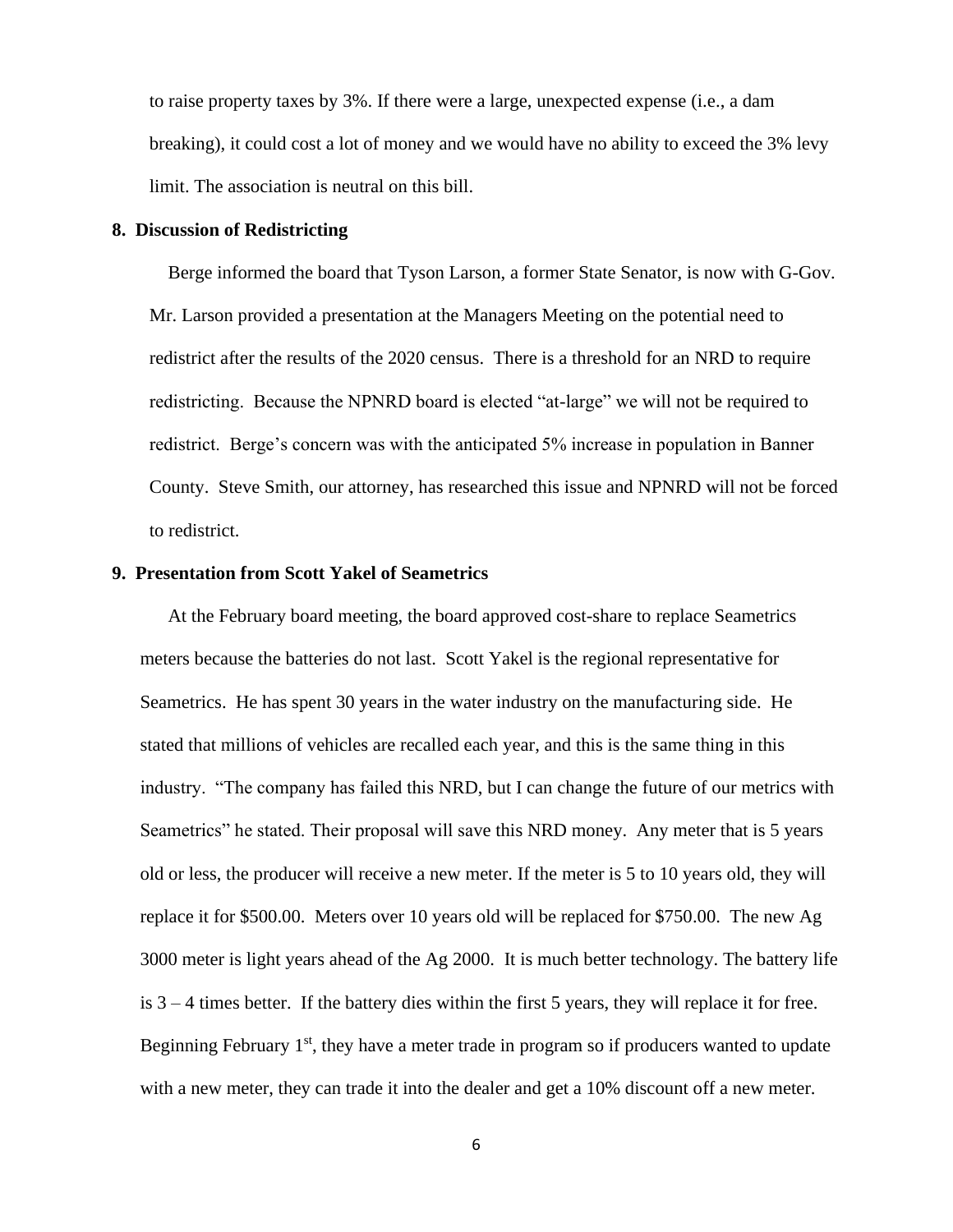Seametrics wants the chance to make things right with NPNRD. They have a new General Manager and a new Product Operations Manager. The changes within the organization, as far as quality, have been rectified immediately. They are asking for another chance to be placed on our approved meter list. The policy for time of project development is 2 years here. Yakel wondered if the board would consider changing the length of time that the meters performance is on probation. He stated that other NRD's use 1 year.

The question was raised on whether NPNRD would cost share on a meter that is in a pilot program.

*Motion made by Reuter, seconded by Westphal, to table this matter and refer it back to the Water Resources Committee for board recommendation. Motion passed.*

> Ayes: Andreas, Darnall, Eirich, Henkel, Lapaseotes, Reuter, Weinreis, Westphal Nay: none Abstain: none

Absent: Deines

Absent: Deines

# **10. Consideration of Invitation Letter to NARD Representatives to the April Board Meeting in Reference to the Risk Pool Association.**

Berge asked the Board if they wanted to invite NARD representatives to a Board meeting to discuss concerns this NRD has about the costs associated with the Risk Pool.

. *Motion made by Lapaseotes, seconded by Weinreis, to invite NARD representatives to an in-person board meeting in April to discuss the Risk Pool. Motion passed.*

> Ayes: Andreas, Darnall, Eirich, Henkel, Lapaseotes, Reuter, Weinreis, Westphal Nay: none Abstain: none